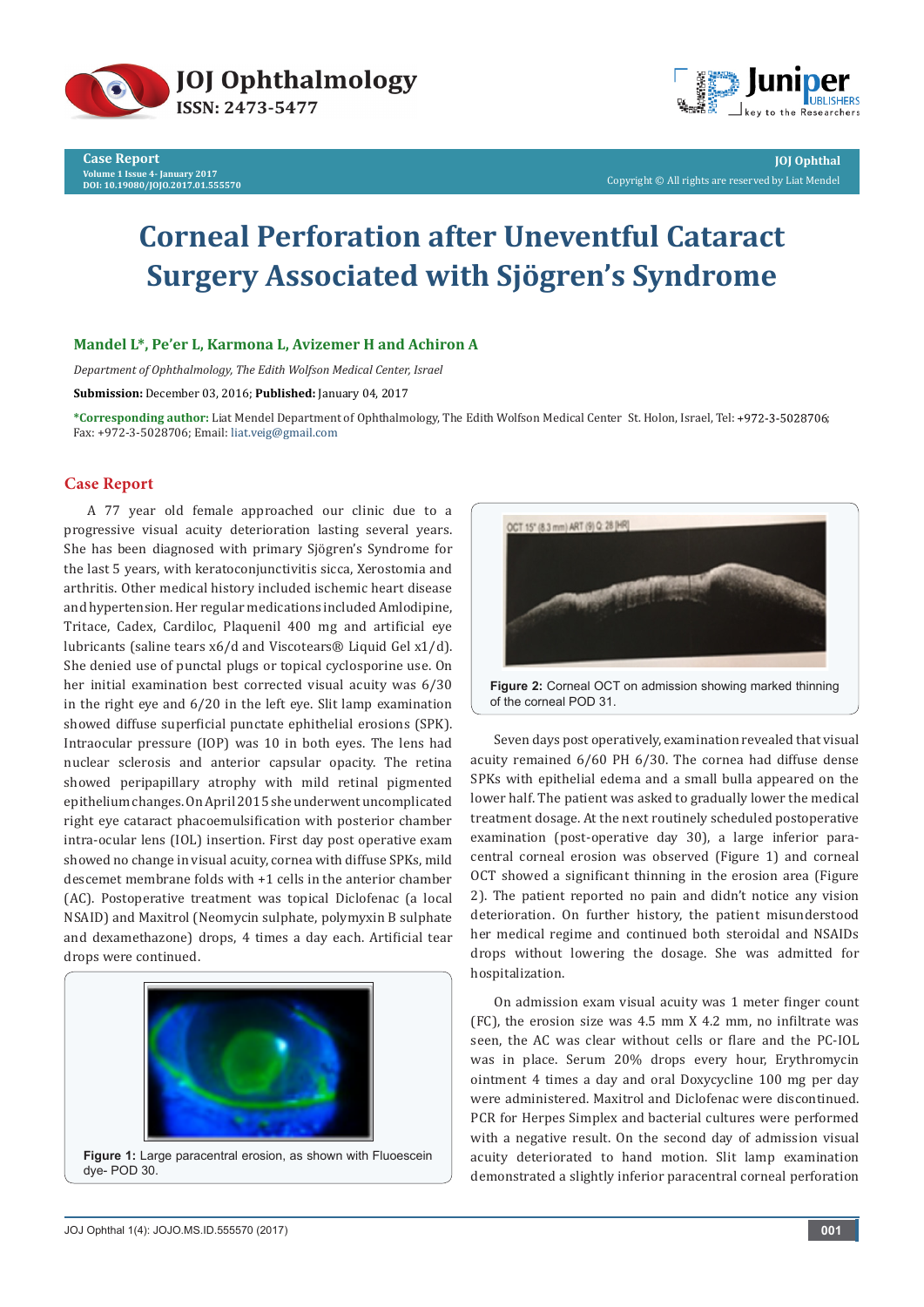(Figure 3). The AC was shallow and the iris prolapsed through the corneal perforation.



The cornea was glued with cyanoacrylate and a therapeutic contact lens was placed. Considering corneal melting due to an inflammatory systemic disease systemic Prednisone 60 mg per day was initiated. During clinic follow-up the glue remained on the cornea for about 10 months and a therapeutic contact lens was replaced several times. After 10 months the glue fell off, at first with a positive Seidel test but at the concurrent visit there was no more leakage. The cornea remained with a central corneal scar with no erosion (Figure 4) and visual acuity did not improve. The patient and her family were not interested in performing rehabilitative corneal procedures, due to her system illness.



# **Discussion**

Sjögren's Syndrome is a progressive autoimmune disease characterized by lymphocyte infiltration of the exocrine glands resulting in their fibrosis causing keratoconjunctivitis sicca (dry eyes; 85% of patients) and xerostomia (dry mouth; 90% of patients) with several systemic manifestations, [1]. The disease affects mostly women (9:1 ratio) with median age of 54 years. Positive serum serology for Anti SSA (RO) or Anti SSB (LA) is found in about 60% of patients. The current diagnostic criteria for Sjögren's syndrome include ocular or oral symptoms and 2 out of 3 the following: Positive serum serology (antiSSA and/or antiSSB or positive rheumatoid factor and antinuclear antibody titer >1:320), salivary gland biopsy showing tipical lymphocytic sialadenitis (with a focus score >1 focus/4 mm2) and keratoconjunctivitis sicca (ocular staining score >3) [1] (Table 1).

**Table 1:** Prevalence of Extraglandular Manifestations in Primary

| Sjögren's syndrome.           |         |  |  |  |  |  |
|-------------------------------|---------|--|--|--|--|--|
| <b>Clinical Manifestation</b> | Percent |  |  |  |  |  |
| Arthralgia/arthritis          | 60      |  |  |  |  |  |
| Raynaud's phenomenon          | 37      |  |  |  |  |  |
| Lymphadenopathy               | 14      |  |  |  |  |  |
| Lung involvement              | 14      |  |  |  |  |  |
| Vasculitis                    | 11      |  |  |  |  |  |
| Kidney involvement            | 9       |  |  |  |  |  |
| Liver involvement             | 6       |  |  |  |  |  |
| Lymphoma                      | 6       |  |  |  |  |  |
| Splenomegaly                  | 3       |  |  |  |  |  |
| Peripheral neuropathy         | 2       |  |  |  |  |  |
| Myositis                      | 1       |  |  |  |  |  |

The disease is slowly progressing, taking about 10 years from onest until the complete clincal expression is demonsterd [2]. From the ophthalmic point of view the most important symptom is keratoconjunctivitis sicca, secondary to the lack of tears in the eye tear film, with destruction of the corneal and conjunctival epithelium. Treatment is mainly sympthomatic with lubrication or nasolacrimal duct occlusion. Immunomodulatory treatment as local Cyclosporine has also been suggested in difficult cases. For systemic manifastations, treatment may incude Hydroxychloroquine, Methotrexate and Prednisone [2].

**Table 2:** Previously reported post-cataract sterile corneal ulcerations and perforations.

|                    | Case/Age/Sex/eye | <b>Background disease</b>         | <b>Surgery</b> | Post operative treatment                        | interval from<br>surgery to<br>perforation (in<br>days) |
|--------------------|------------------|-----------------------------------|----------------|-------------------------------------------------|---------------------------------------------------------|
| Cohen et al. [3]   | 71/F/OD          | RA+ keratoconjunctivitis<br>sicca | <b>ICCE</b>    | Atropine sulfate, Maxitrol,<br>artificial tears | 22                                                      |
| Pfister et al. [4] | 74/F/OD          | RA+ keratoconjunctivitis<br>sicca | <b>ICCE</b>    | Atropine sulfate, Maxitrol,<br>artificial tears | 65                                                      |

**How to cite this article:** Mandel L, Pe'er L, Karmona L, Avizemer H, Achiron A. Corneal Perforation after Uneventful Cataract Surgery Associated with Sjögren's Syndrome. JOJ Ophthal. 2017; 1(4): 555570. DOI: [10.19080/JOJO.2017.01.555570](http://dx.doi.org/10.19080/JOJO.2017.01.555570
) **<sup>002</sup>**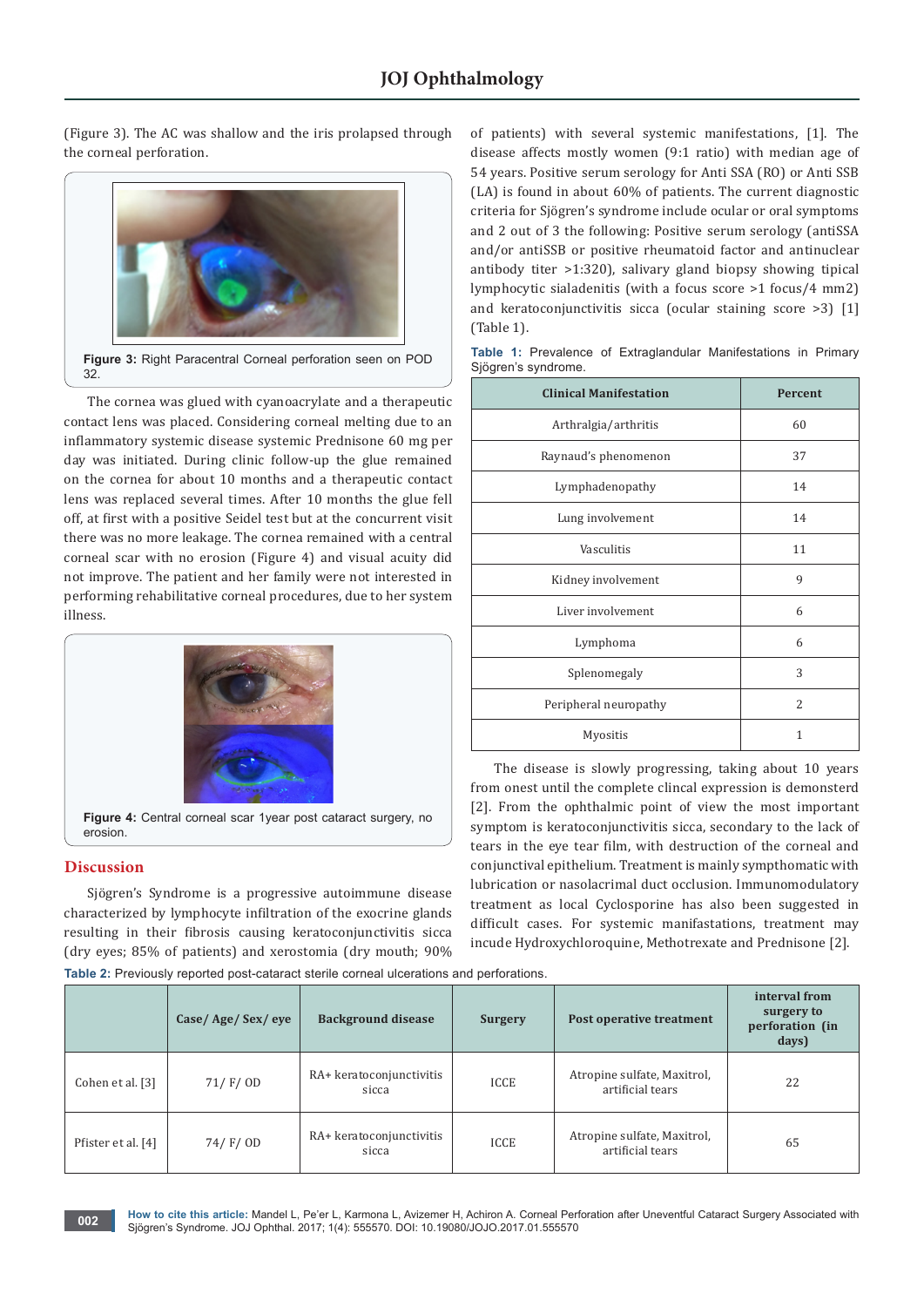| Pfister et al. [4] | 81/M/OS     | $RA+$<br>Xerostomia+pathological<br>Schirmer test | Pterygium                                | Topical steroids | 10 |
|--------------------|-------------|---------------------------------------------------|------------------------------------------|------------------|----|
| Pfister et al. [4] | ' 61/ M/ OD | $RA+$<br>Xerostomia+pathological<br>Schirmer test | Cataract<br>(technique not<br>mentioned) | Topical steroids | 41 |

F- Female; ICCE- Intracapsular cataract extraction; RA- Rheumatoid arthritis.

Post-cataract sterile corneal ulcerations and perforations in Sjögren's patients has been previously reported in only two articles, (Table 2) [3,4]. Cohen et al. [3] reported two females with a prolonged history of rheumatoid arthritis and keratoconjunctivitis sicca that developed painless sterile corneal ulceration and perforation following an uneventful cataract surgery (Intracapsular extraction) [3]. Both patients received postoperative topical steroid drops. As in our case report, perforations occurred within 3 to 8 weeks following surgery. Pfister & Murphy [4] reported on 18 eyes of 14 rheumatoid arthritis and Sjögren's patients who had spontaneous corneal ulceration and perforation. Two of the case occurred following an anterior segment surgery and topical steroid treatment, one occurred 10 days post Pterygium excision, and the other cases occurred 42 days post cataract extraction (technique not mentioned) [4]. Reasons for the perforations in these cases may be divided to:

- A. A basic anterior segment disease.
- B. Surgical damage.

C. Post-operative injury by topical corticosteroid/ NSAIDS treatment. Strategies for the timely diagnosis and proper management of dry eye syndrome in the face of cataract surgery patients will be emphasized.

#### **A basic anterior segment disease**

Patients with Sjögren's Syndrome may be at a high risk for complications due to the chronic inflammatory state in the anterior segment. Sjögren's Syndrome is characterized by tear film abnormality and epithelial damage; both are risk factors for post-operative complications. A study that analyzed corneal innervations and morphology in primary Sjögren's Syndrome showed that in comparison to controls the corneas of Sjögren's patients had an irregular and patchy surface epithelium, stromal thinning and that their sub-basal nerve fiber bundles revealed abnormal morphology [5].

Moreover, in a study following 163 Patients with Sjögren's Syndrome, 13% had vision threatening symptoms- 4.5% had spontaneous corneal melting or perforation during median 3 years follow up, without any ocular surgery [6]. A chronic ocular inflammation state such as in Sjögren, scleritis or uveitis patients should be controlled pre-operatively to minimize the chance of scleral or corneal necrosis. The ophthalmologist can work in conjunction with other physicians involved in the patient's care to consider systemic therapy with systemic corticosteroid and immunosuppressive agents.

#### **Surgical damage**

Anterior segment surgery may cause corneal dryness and damage by mechanism of post-operative corneal denervation and reduced blinking rate. During surgery the cornea is exposed for a long time without blinking which can also contribute to its dryness. Adding ocular surgery to essentially dry eyes was found as a risk factor for complications post anterior segment operations [7,8].

## **Post operative Topical corticosteroid and Non Steroidal treatment**

Severe stromal melting has been reported with the postoperative use of several topical nonsteroidal antiinflammatory drugs (NSAIDs). The melting is due in part to the epithelial toxicity and hypoesthesia that these drugs can induce. In addition topical steroids suppress corneal wound healing by reducing collagen synthesis [9].

## **Management of corneal perforation**

Persistent epithelial defects accompanied by stromal lysis require intensive treatment with non-preserved topical lubricants. The use of topical medications, particularly preserved medications, should be minimized to reduce epithelial toxicity. Additional treatment modalities to encourage epithelialization and to arrest stromal melting include punctal occlusion, bandage contact lenses, tarsorrhaphy, botulinum injections to induce ptosis, autologous serum eye drops and systemic tetracycline antibiotics [10]. If the disease continues to progress in spite of medical therapy, an amniotic membrane graft or lamellar or penetrating keratoplasty should be considered. Corneal melting may recur even with grafted tissue. For the treatment of any underlying autoimmune disease, systemic immunosuppressive therapy may be needed. To note, the prophylactic use of topical antibiotics must be monitored closely; after a week of application, many topical antibiotics begin to cause secondary toxic effects that may inhibit epithelial healing.

# **Managing patients with high risk for perforation prior to surgery**

Abnormalities in the tear film may have an impact on the ocular surface and thus adversely affect postoperative recovery if not addressed in advance. Bringing the patient to the optimal epithelial state prior to surgery will reduce future post-operative complications. Preoperative excessive lubrications, punctual plugs and even temporal tarsorrhaphy should be considered [11]. During the surgery itself, we suggest frequent hydration the cornea with an irrigating solution or by coating the cornea